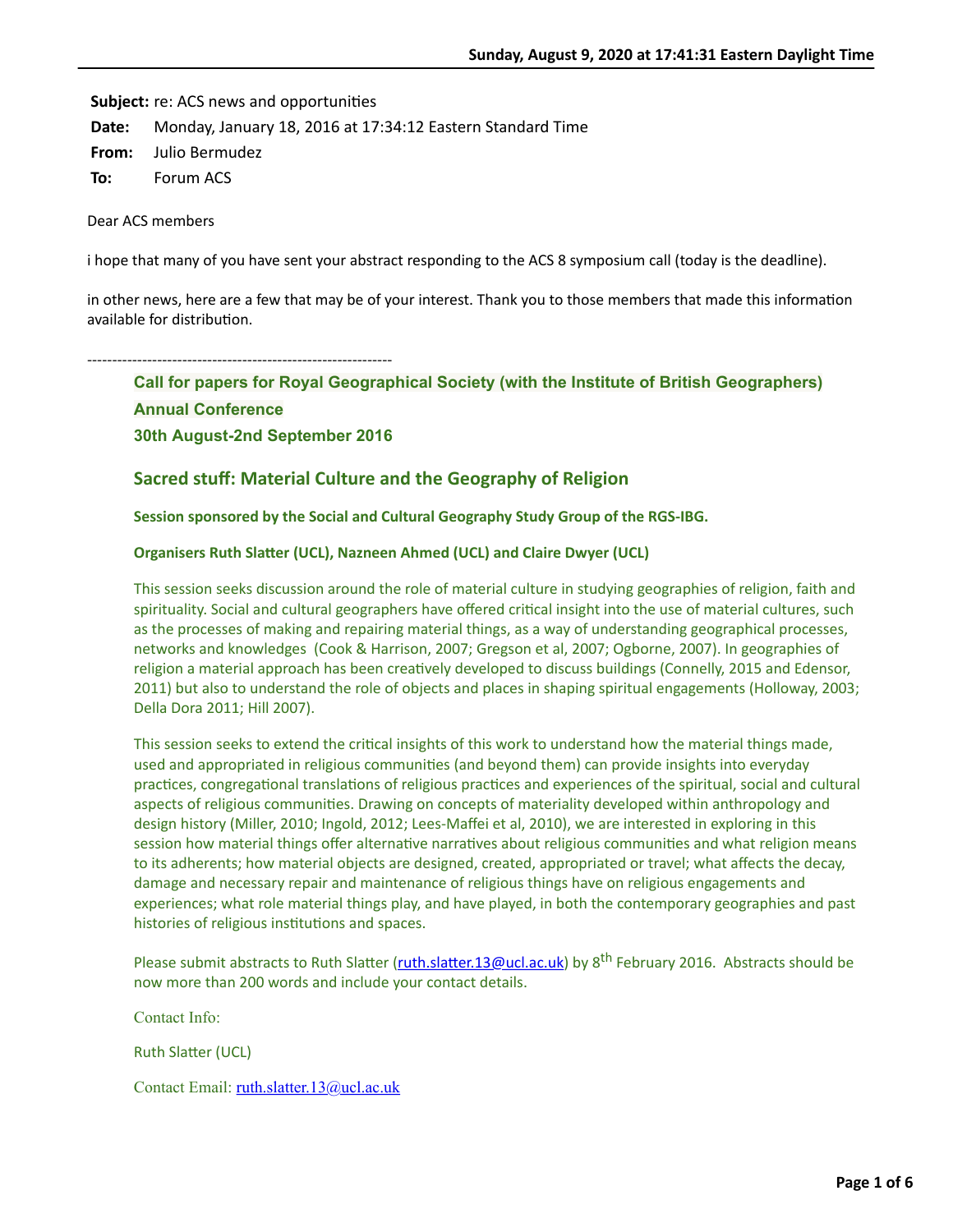[https://networks.h-net.org/node/7842/discussions/106623/cfp-sacred-stuff-material-culture-and-geography](https://networks.h-net.org/node/7842/discussions/106623/cfp-sacred-stuff-material-culture-and-geography-religion)religion

------------------------------------------------------------

This is regarding the **2016 Pritzker Prize awarded to Alejandro Aravena**

[http://www.nytimes.com/2016/01/14/arts/design/pritzker-prize-is-awarded-to-alejandro-aravena-little-known](http://www.nytimes.com/2016/01/14/arts/design/pritzker-prize-is-awarded-to-alejandro-aravena-little-known-chilean-architect.html?emc=eta1&_r=0)chilean-architect.html?emc=eta1& r=0

*AR (t) CHITECTURE*

------------------------------------------------------------

**An International Conference at The Technion – Israel Institute of Technology Faculty of Architecture and Town Planning 19-21 April 2016** <http://jebe-cities.com/archart>

**Call for Papers**

Good architecture brings forth a thick reality of experience. To create poetic local places (buildings, landscapes, and urban design projects), the architect has to embody the environment in which his architectural creation takes place. Meaningful architectural making always reflects and addresses the time, place, desires and needs of a shared context, but at the same time interprets, ponders, questions and manipulates it, while bringing forth the living subjectivity of the architect.

Artistic creation, in its different forms, allows the artist to embody the world poetically. Through drawing, painting, sculpture, film, music, dance, etc., the artist addresses collective cultural topics in a personal manner, questions, criticizes, and illuminates them, and thus actively participates in the shared reality.

It is not uncommon that architects immerse themselves in art making. Usually their artistic creation has been regarded as separated from their architectural work. The conference will investigate the intricate and fascinating ties between artistic and architectural making. It will aim to question, exemplify, and evaluate the connection between these two fields. Why do architects preoccupy themselves with art making? What are the relationships between their artistic works and their architectural design? Does their art making enrich their architectural designs?

Papers may articulate theoretical relationships between art making and architectural making, approach the relationship between these two fields as modes of thinking in recent decades. Papers may also attest to the relationship between art and architecture through case studies of specific architects, or shed light on the ties between specific works of art and architectural projects. Collaborative, multidisciplinary and historiographical papers are welcome.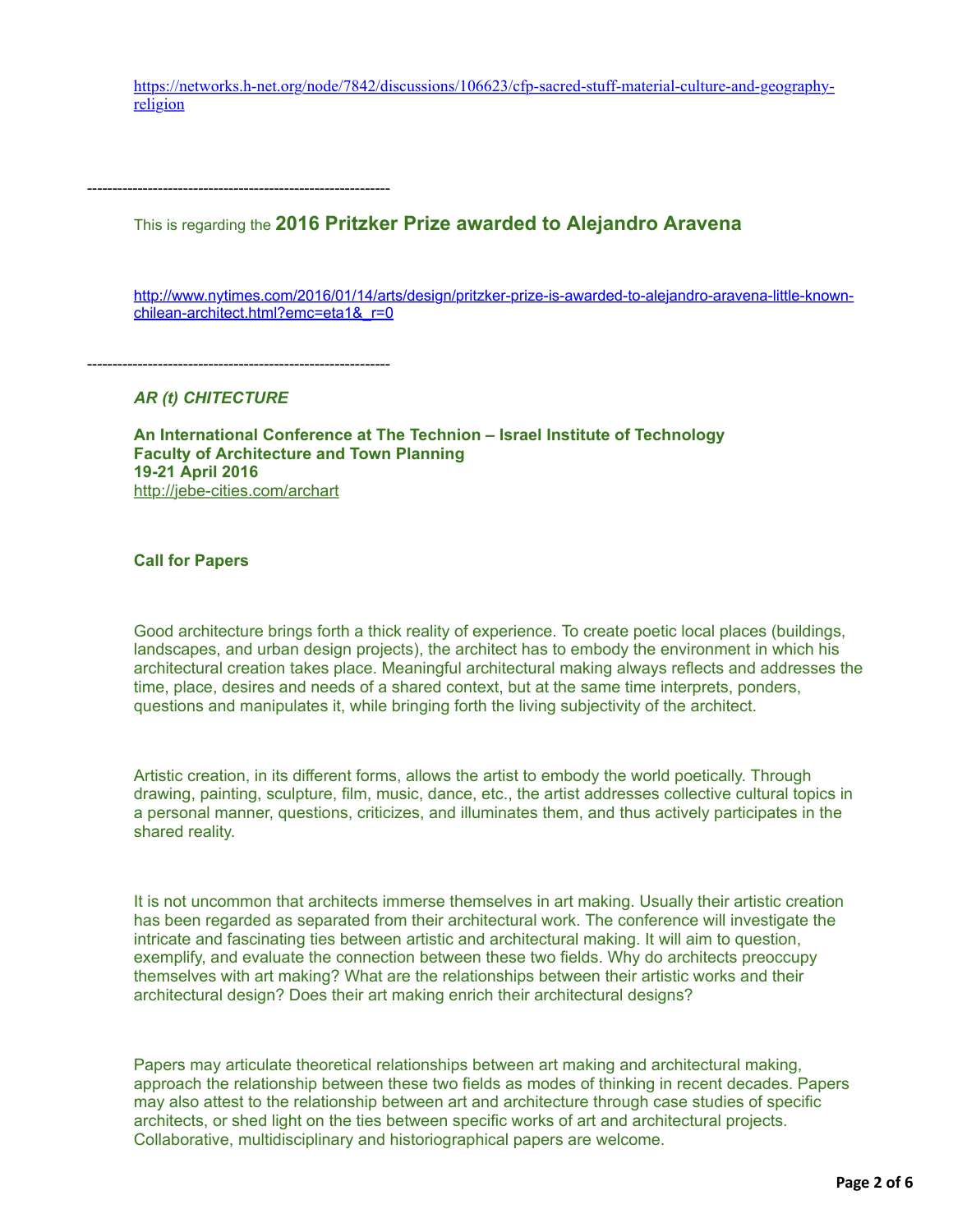# **Important Dates:**

We are inviting historians, theoreticians, researchers and scholars of various fields and backgrounds to submit a paper proposal for one of the below listed topics.

Please email a 500 words abstract, describing the paper proposal to the following email address: Art-chitec@tx.technion.ac.il by March 7, 2016.

Accepted abstracts will be notified by March 14, 2016.

All accepted papers (based on abstract acceptation) would be included in a publication in the form of proceedings.

## **Guidelines:**

Please keep title short and appealing.

Mention the topic (from list of topics to be discussed in the conference), which your paper addresses.

Images (72 dpi) may be included as part of the abstract if they enhance the text and are an integral element of the abstract.

Please include:

Author's full name (surname first)

Author's credentials (i.e.: Ph.D., Master Student, Professor, Architect, Artist etc.).

Author's affiliation (i.e.: university, office or organization).

Author's contact info: Full address, email, and phone number.

More than one abstract may be submitted per author.

**Registration fees** are 300 USD per academic professionals, and 250 USD per students.

**Registration deadline**: April 10, 2016.

## **Venues:**

The conference will take place at the Faculty of Architecture and Town Planning at the Technion - Israel Institute of Technology between the 19th and the 21st of April, 2016. Israel's prominent technological institution, the Technion is located in Haifa on the Carmel Mountain. As the center of the northern Israeli metropolitan, Haifa offers a unique view on local region and culture.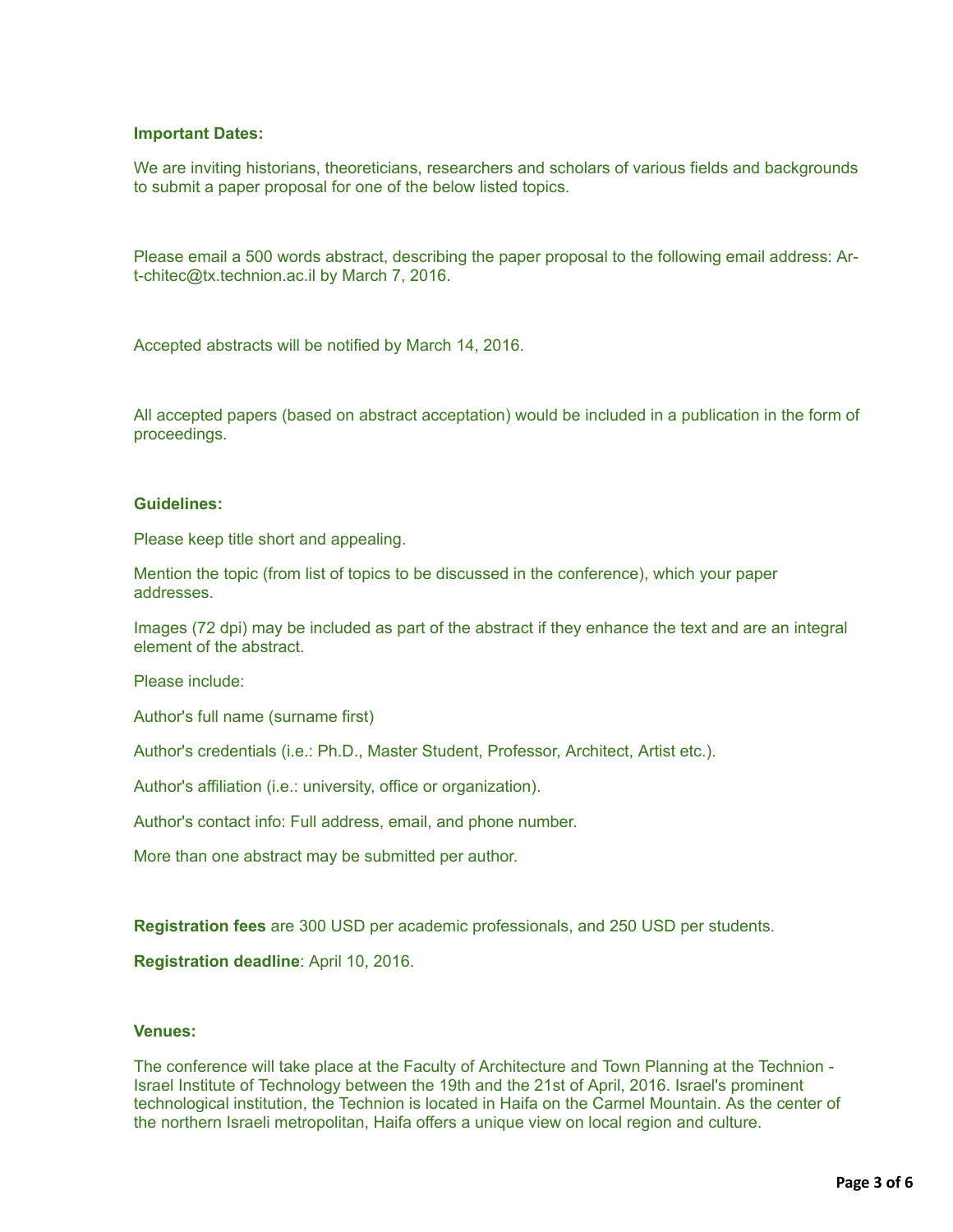# **Topics:**

**Topic 1).** Theoretical and philosophical aspects of art making as modes of poetic embodiment of the surroundings and interpretations of the relationship between artistic and architectural making.

**Topic 2).** Historiographies of relationships between art and architectural making, with emphasis on their conditions and significance in the contemporary era of enhanced technology and globalization

**Topic 3).** Case studies dealing with the artistic and architectural work of architects worldwide, and the ties between specific artistic and architectural projects, methodologies and products.

**Topic 4).** Case studies focusing on artistic and architectural work of Israeli, Palestinian and Mediterranean architects.

## **Scientific Committee:**

Prof. David Leatherbarrow Prof. Architect Joerg Gleiter Architect Zvi Hecker Prof. Architect Iris Aravot - Chair Dr. Architect Dana Margalith Architect Anna Shapiro Architect Yoni Avidan Architect Maya Weissman-Ilan

\*\* For more information please visit our website at: <http://jebe-cities.com/archart>

------------------------------------------------------------

*Mind and Life is delighted to announce that the Call for Papers for the 2016 International Symposium for Contemplative Studies (ISCS 2016) is currently open! Deadline for submissions: February 19, 2016*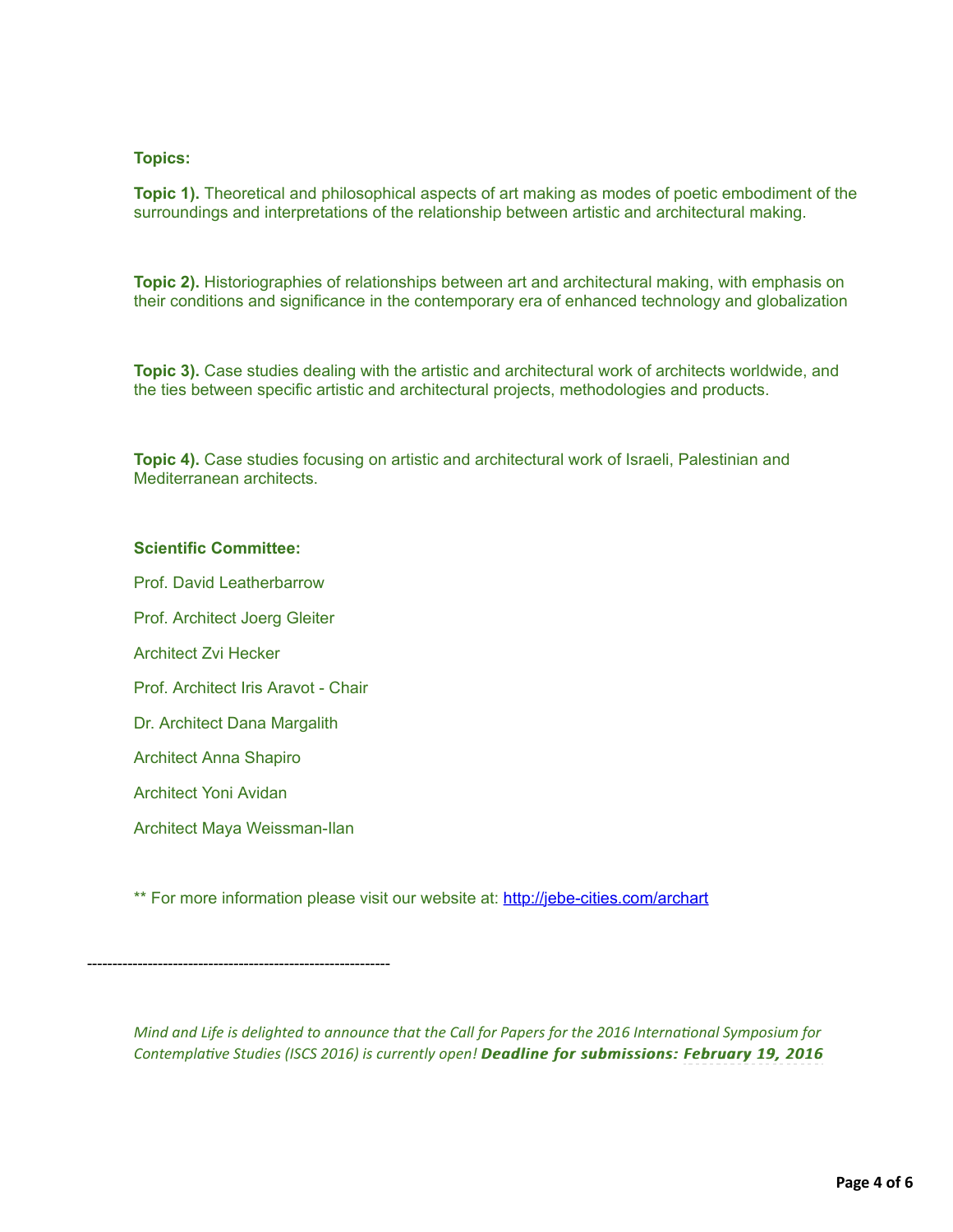The ISCS seeks to encourage and help shape a cohesive interdisciplinary field of contemplative studies in which basic and applied science, scholarship, education, the arts, and contemplative traditions collaboratively develop an integrated way of knowing. **ISCS 2016 will be held in San Diego, CA from November 10-13, 2016.** 

We invite scholars from the contemplative studies community to submit proposals for Panel, Papers, and Poster Presentations. Submissions may focus on conceptual, theoretical, empirical, and/or methodological issues, and should represent high-level academic scholarship in the field of contemplative studies. Proposals that are integrative and cut across traditional disciplines are particularly encouraged, although disciplinespecific proposals also are sought.

**[Please visit our ISCS 2016 website for full details, and to begin the submission](http://r20.rs6.net/tn.jsp?f=001O0FJeqZDOAL98YBOLx_ottMLvTL1j9_KXUkp2aQ6i-f4Xtd8nHzDXPm9QTgWTVSSBEyLVlxxyLegdF-noWN2ZwT1Y5Mxarp5M_EZosORRqsiP6r9y8awFdObnN6ypIeubTgW41g3N9EVIYCxCHSsvFTh80eANJYz0embdj0t1I9XdRVyFczQGDy-UXRLlzhQmJVfMsQ_sSvyef1ZIjsbDYZdHwxsbn_M&c=KjtnpyNMymGmyDF7rgqj4AImk5Ux0XVWrdjbxgatVhC7_KT8V_3UCA==&ch=JQn2UcyApVLjE2gO7XU5wjR0kCUP8HKHmO87doqGS5Pb13DvZabGCw==) process**. The Call for Papers closes Friday, February 19, 2016 at 11:59 PM EST; applicants will be notified of acceptance in April 2016. Please contact Liza Katz with any questions at [liza@mindandlife.org](mailto:liza@mindandlife.org).

------------------------------------------------------------

METAPHYSICS OF MIND CONFERENCE Sponsored by: Fordham University & Rutgers University

New York, United States of America

This two-day conference in the heart of Manhattan explores the metaphysical foundations of theories in the philosophy of science and the philosophy of mind.

Enquiries: [register@hylomorphism.org](mailto:register@hylomorphism.org) Web address: http://www.hylomorphism.org

CONFERENCE PROGRAM:

SATURDAY, FEBRUARY 13, 2016

1 P.M.

PHENOMENAL CHARACTER AS A MENTAL ACTIVITY Susanna Schellenberg, Rutgers University

2:30 P.M. MORE ON MULTIPLE REALIZATION Lawrence Shapiro, University of Wisconsin, Madison

4 P.M. HYLOMORPHISM AND THE METAPHYSICS OF MIND William Jaworski, Fordham University

SUNDAY, FEBRUARY 14, 2016

1 P.M. PHYSICALISM, GROUNDING, AND SUPERVENIENCE